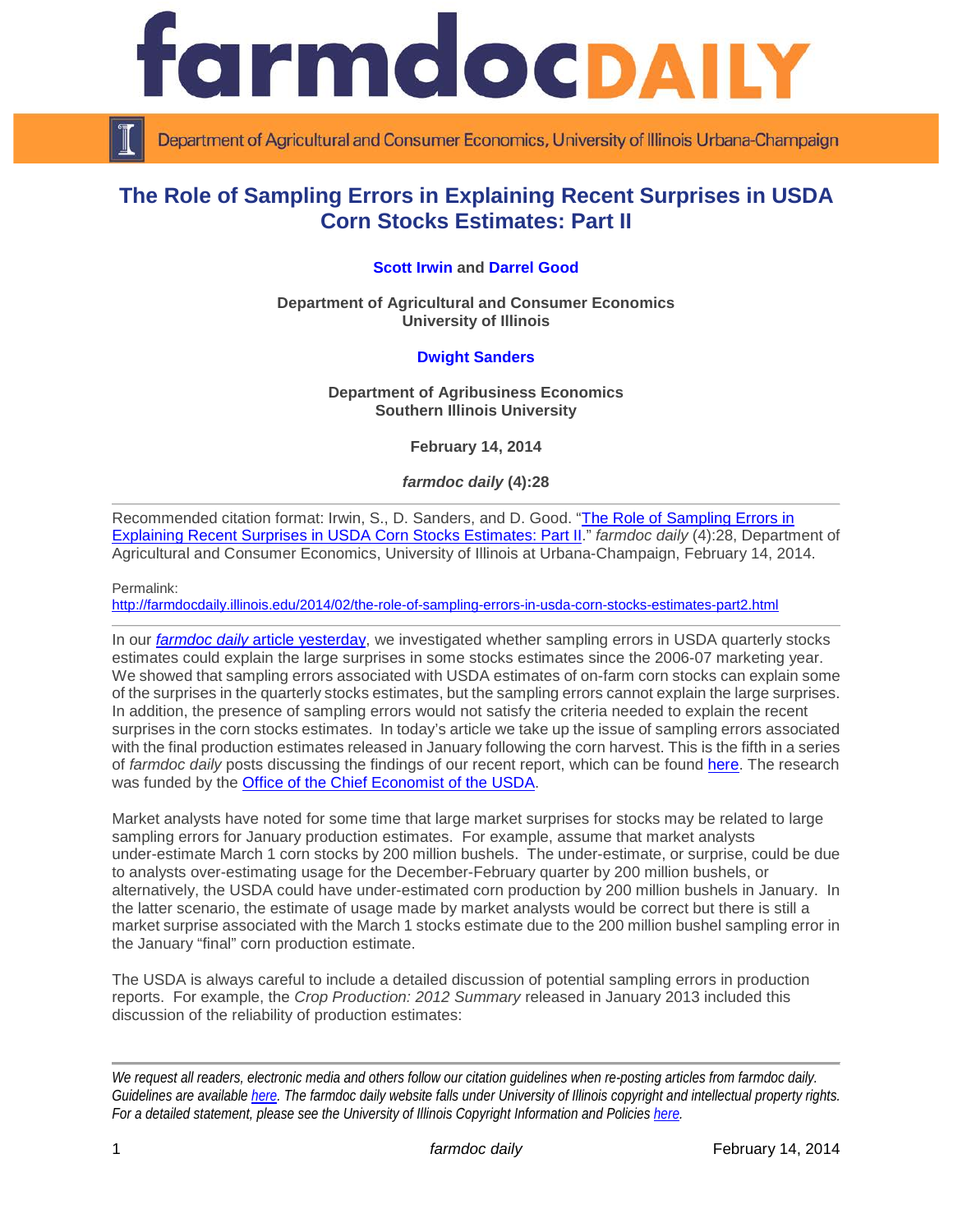*"The surveys used to make the acreage, yield, and production estimates contained in this report are subject to sampling and non-sampling type errors that are common to all surveys. Reliability of the objective yield and farmer survey must be treated separately because the survey designs for the two surveys are different. The objective yield indications (corn, cotton, and soybeans) are subject to sampling variability because all acres of a given commodity are not included in the sample."*

*"The farm operator survey indications are also subject to sampling variability because not all operations*  with commodities of interest are included in the sample. This variability, as measured by the relative *standard error at the National level, is approximately 1.1 for corn, 2.3 for Upland cotton and 1.1 for soybeans. This means that chances are approximately 95 out of 100 that survey estimates for production will be within plus or minus 2.2 percent for corn, 4.6 percent for Upland cotton, and 2.2 percent for soybeans."* 

*"Survey indications are also subject to non-sampling errors such as omission, duplication, imputation for missing data, and mistakes in reporting, recording, and processing the data. These errors cannot be measured directly, but they are minimized through rigid quality controls in the data collection process and a careful review of all reported data for consistency and reasonableness." (p.94)*

The previous information implies that the range of sampling errors for corn production estimates can be surprisingly wide. With a point estimate for 2012 corn production of 10.780 billion bushels, the 95 percent confidence interval based only on the farm operator survey reliability is 10.543 to 11.017 billion bushels (10.780 +/-2.2%), or a range of 474 million bushels. Likewise, with a point estimate for 2013 corn production of 13.925 billion bushels, the 95 percent confidence interval is 13.535 to 14.315 billion bushels (13.925 +/-2.8%), or a range of 780 million bushels.

This discussion should make it clear that the sampling error for any particular January corn production estimate could easily be several hundred million bushels, and therefore, unresolved errors in production estimates for corn could logically account for the magnitude of surprises in the quarterly stocks estimates observed over the 2006-07 through 2012-13 marketing years. Under such circumstances, surveys for the USDA stocks estimates would presumably reveal actual crop size, while analyst expectations would be based on inaccurate production estimates or forecasts. While unresolved corn production errors can in general explain the stocks and usage surprises, a credible explanation needs to satisfy four criteria related to the specific pattern of surprises since 2006-07. We consider each of these criteria below.

1) *Why corn and not soybeans?* This criteria is the most straightforward to meet because of differences in usage accounting across corn and soybeans. Since all but a small fraction of soybean use is measured, the more definitive accounting of soybean usage allows for a relatively precise final estimate of soybean production once the stock estimate for the end of the marketing year becomes available, while the lack of definitive accounting of feed and residual use for corn does not provide for such a precise estimate. So, it is quite reasonable to expect stocks/usage surprises to be larger in corn than soybeans.

Since corn and soybeans in the U.S. are grown in similar areas and USDA uses the same estimation procedures for the two crops, the history of soybean production revisions should provide a reasonable indication of corn production revisions if USDA were able to make such revisions. Table 1 shows the history of September soybean production revisions over the 1990-91 through 2012-13 marketing years. In these years, the January soybean production estimate was revised in the following September stocks report in all but five of the years and the revisions ranged from -41 to 91 million bushels. In proportional terms, the range was -1.6 to 3.5 percent. Revisions to corn production estimates are simulated by applying the percentage soybean revisions to the average January corn production estimate over 2006-2012, 12.06 billion bushels. We use this procedure in order to scale the simulated corn revisions to production levels over 2006-07 through 2012-13, which is the period of greatest concern about the accuracy of USDA corn stocks estimates. As an example of the calculations, the September revision of the soybean production estimate for the 2003-04 marketing year is 1.5 percent. The simulated corn production revision of 180 million bushels is found by multiplying 12.06 times 1.5 percent. Figure 1 presents the simulated corn production revisions ordered from smallest to largest irrespective of marketing year. The range of the hypothetical revisions for corn is relatively large at -193 to 425 million bushels. The simulated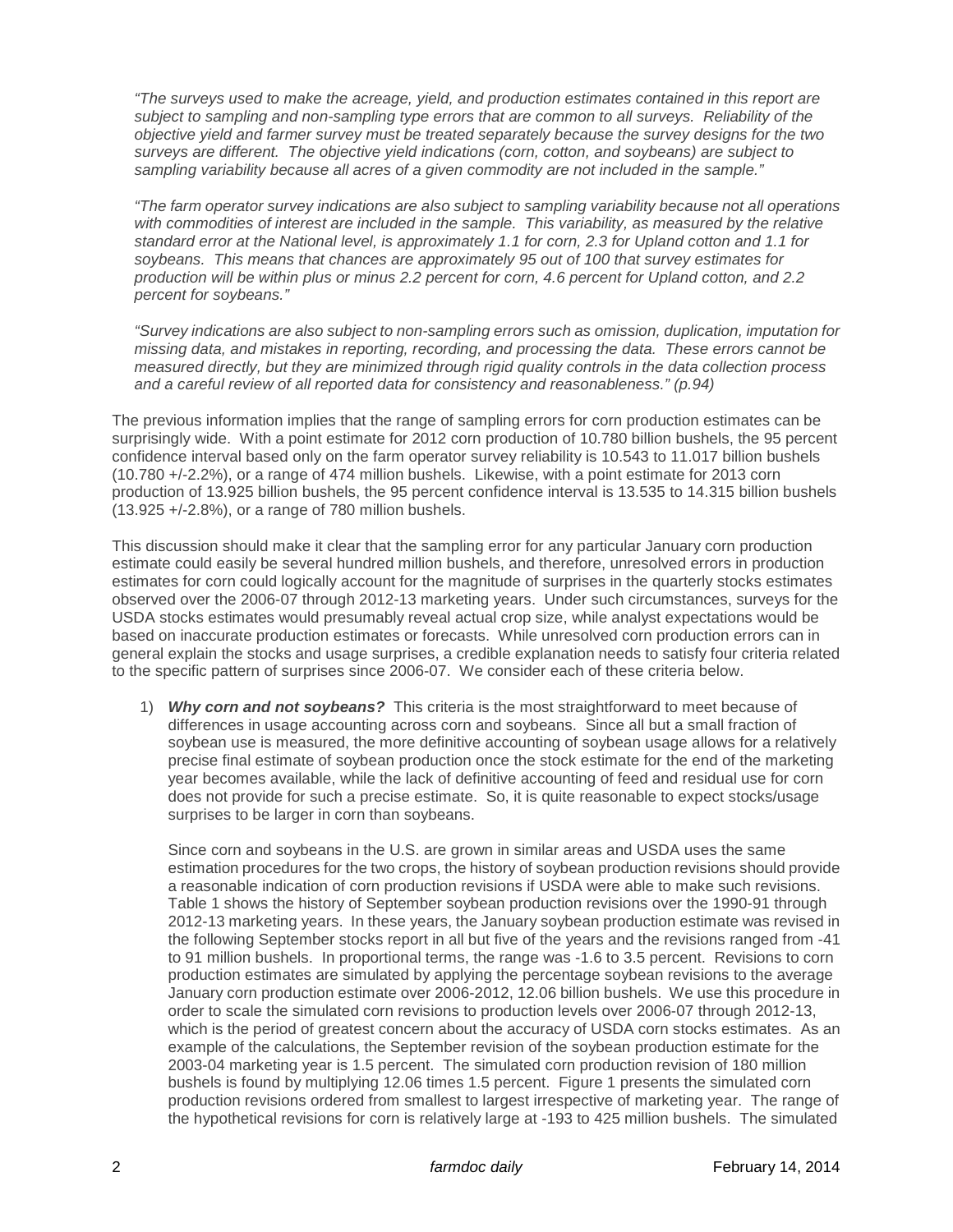corn production revisions clearly could be large enough to potentially explain implied usage surprises of 300-400 million bushels for corn in recent years.

|                  |                 | Revised         |                         |                 |
|------------------|-----------------|-----------------|-------------------------|-----------------|
|                  | January         | September       | September               | September       |
| <b>Marketing</b> | <b>Estimate</b> | <b>Estimate</b> | Revision                | <b>Revision</b> |
| Year             | (mil. bu.)      | (mil. bu.)      | (mil. bu.)              | $(\%)$          |
| 90               | 1,922           | 1,926           | $\overline{\mathbf{4}}$ | 0.2             |
| 91               | 1,986           | 1,987           | $\mathbf 1$             | 0.1             |
| 92               | 2,197           | 2,188           | -9                      | $-0.4$          |
| 93               | 1,809           | 1,869           | 60                      | 3.3             |
| 94               | 2,558           | 2,517           | $-41$                   | $-1.6$          |
| 95               | 2,152           | 2,177           | 25                      | 1.2             |
| 96               | 2,382           | 2,382           | $\mathbf 0$             | 0.0             |
| 97               | 2,727           | 2,703           | $-24$                   | $-0.9$          |
| 98               | 2,757           | 2,741           | $-16$                   | $-0.6$          |
| 99               | 2,643           | 2,654           | 11                      | 0.4             |
| $00\,$           | 2,770           | 2,758           | $-12$                   | $-0.4$          |
| 01               | 2,891           | 2,891           | $\mathsf 0$             | 0.0             |
| 02               | 2,730           | 2,749           | 19                      | 0.7             |
| 03               | 2,418           | 2,454           | 36                      | 1.5             |
| 04               | 3,141           | 3,124           | $-17$                   | $-0.5$          |
| 05               | 3,086           | 3,063           | $-23$                   | $-0.7$          |
| 06               | 3,188           | 3,188           | $\mathsf 0$             | 0.0             |
| 07               | 2,585           | 2,676           | 91                      | 3.5             |
| 08               | 2,959           | 2,967           | 8                       | 0.3             |
| 09               | 3,361           | 3,361           | $\pmb{0}$               | 0.0             |
| 10               | 3,329           | 3,329           | 0                       | 0.0             |
| 11               | 3,056           | 3,094           | 38                      | 1.2             |
| 12               | 3,015           | 3,034           | 19                      | 0.6             |
|                  |                 | Min.            | $-41$                   | $-1.6$          |
|                  |                 | Max.            | 91                      | 3.5             |
|                  |                 | St. Dev.        | 29.0                    | 1.2             |

## **Table 1. USDA January and Following September Estimates of U.S. Soybean Production, 1990-91 through 2012-13 Marketing Years**

2) *Why 2006-07 through 2012-13 and not earlier?* There was a notable increase in the volatility of market surprises in corn stocks estimates/implied usage starting with the 2006-07 marketing year and a credible explanation of the surprises needs to account for this fact. One possibility is that unresolved corn production estimation errors increased over 2006-07 through 2012-13 due to a series of unusual growing season weather conditions that either increased the sampling variability of production estimation or simply caused large sampling errors for particular years. Summer weather conditions in the U.S. Corn Belt for all but a few years over 1990-2005 [were rather "benign"](http://www.farmdoc.illinois.edu/marketing/morr/morr_08-01/morr_08-01.pdf)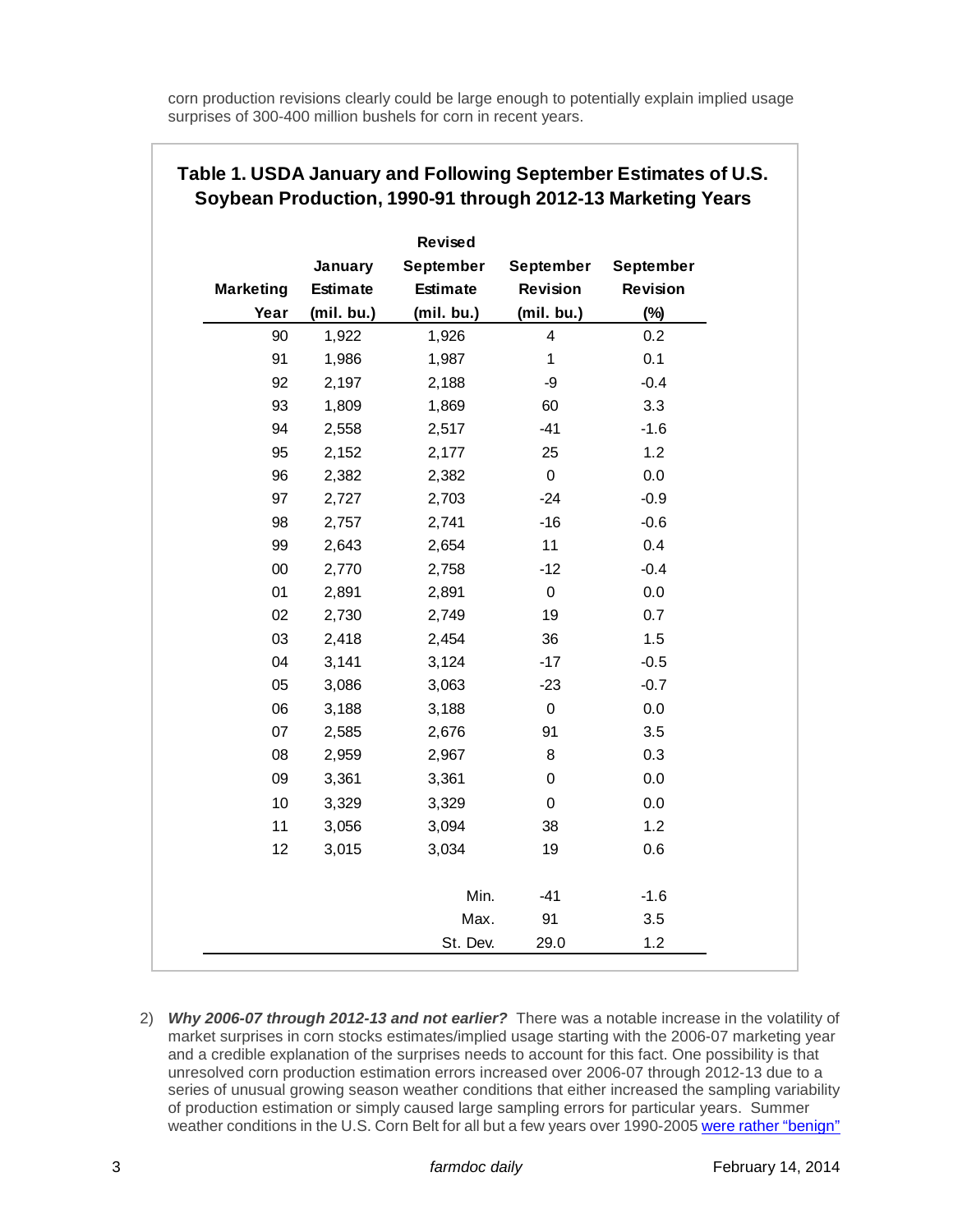and there were relatively few large deviations from trend yields. It is also undoubtedly true that growing season weather during 2006-2012 tended to be more extreme. For example, 2009 saw record corn yields but an exceptionally late harvest due to excessive rainfall during the normal harvest period. As another example, [the 2012 drought](http://farmdocdaily.illinois.edu/2013/04/2012-really-big-one-corn-yields.html) was among the most severe of the last century and drove corn yields far below trend. It does not seem unreasonable to conclude that sampling errors for corn production estimates would be larger under these circumstances. But, the fact remains that there is uncertainty why sampling errors increased over the 2006-07 through 2012-13 marketing years if these errors are in fact the correct explanation for the large surprises in corn stocks/implied usage.



3) *Why only in particular marketing years?* The largest surprises in corn stocks estimates/implied usage were concentrated in the 2009-10, 2010-11, and 2012-13 marketing years. The tendency for surprises to occur in these particular years must be accounted for by a valid explanation. The most logical possibility is again larger sampling errors due to unusual growing season weather conditions during these three years. Beyond the weather observations, there is additional evidence that some kind of unique conditions were present in these three years that led to the problematic stocks/implied usage surprises. Figure 2 plots implied usage surprises in both corn and soybeans for each USDA *Grain Stocks* report during the 2006-07 through 2012-13 marketing years. The two highlighted areas correspond to the 2009-10, 2010-11, and 2012-13 marketing years. What is remarkable is the complete lack of correlation between the implied usage surprises outside of these three marketing years and then nearly perfect synchronization of the sign of the implied usage surprises across corn and soybeans within these years. Specifically, 11 out of the 12 quarters in 2009-10, 2010-11, and 2012-13 have the same sign for corn and soybean implied usage surprises. Something truly unique occurred during these years and the conditions impacted both corn and soybean stocks estimates. One possibility is that there were unresolved production errors in both corn and soybeans during these years, but the errors were simply larger in corn than soybeans.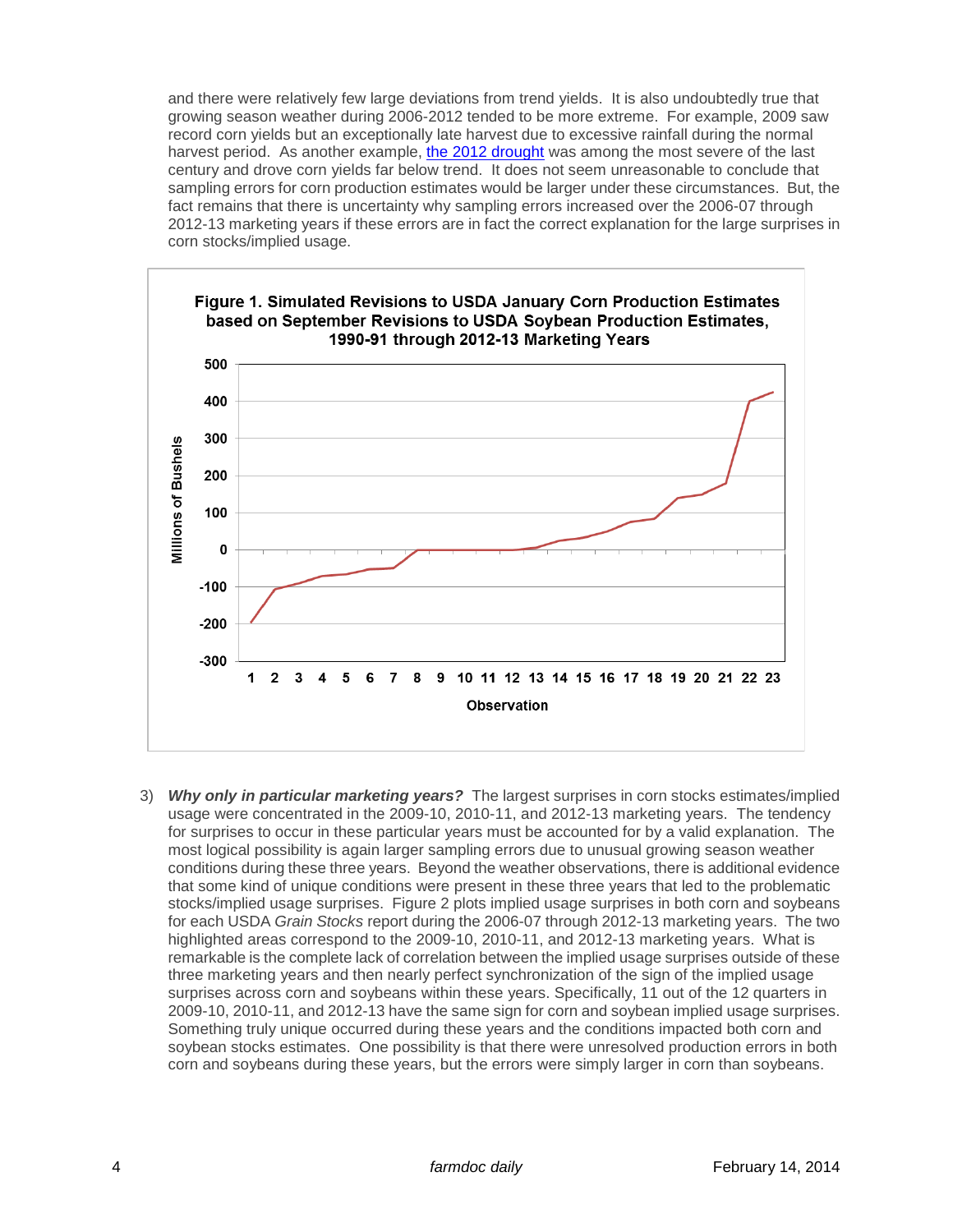

4) *Why a pattern of reversals during marketing years?* There was a distinct tendency towards reversals in the surprises in corn stocks estimates/implied usage within the 2009-10, 2010-11, and 2012-13 marketing years. This is undoubtedly a difficult criterion to meet given the specificity of the pattern. However, the reversal pattern of implied usage surprises could be generated by market analysts mistakenly viewing a stock surprise as a usage surprise when in fact the stocks surprise is the result of unresolved sampling errors in production estimates. This leads to a reversal in the sign of the subsequent surprise as the true rate of usage is revealed. (A detailed discussion of how this could occur is be found on pp.49-50 of th[e full report\)](http://farmdoc.illinois.edu/marketing/morr/morr_14-01/MORR_14-01.pdf) While this is a logical possibility, one also has to acknowledge that the varying magnitude of surprises in implied usage through the marketing year could be associated with other factors, particularly sampling errors in the stocks estimates themselves.

## **Implications**

We conclude that unresolved errors in production estimates for corn is the most likely explanation for the large surprises in quarterly corn stocks and implied usage estimates that were observed over the 2006-07 through 2012-13 marketing years. USDA stocks estimates undoubtedly encompass sampling errors for both production and stocks estimates and it is highly likely that unresolved sampling errors for corn production estimates are large enough to explain even the largest surprises. It is more difficult to pin down exactly why unresolved sampling errors for corn production were concentrated in the 2009-10, 2010-11, and 2012-13 marketing years and caused the quarter-to-quarter reversal pattern in surprises, but reasonable arguments can be put forward. Our analysis highlights the potential value of adding a survey of corn feed use that would allow a fuller accounting of corn usage and revision of January corn production estimates similar to what has been historically possible for soybeans.

## **References**

Irwin, S. ["Was 2012 Really the 'Big One' for U.S. Corn Yields?"](http://farmdocdaily.illinois.edu/2013/04/2012-really-big-one-corn-yields.html) *farmdoc daily* (3):72, Department of Agricultural and Consumer Economics, University of Illinois at Urbana-Champaign, April 17, 2013.